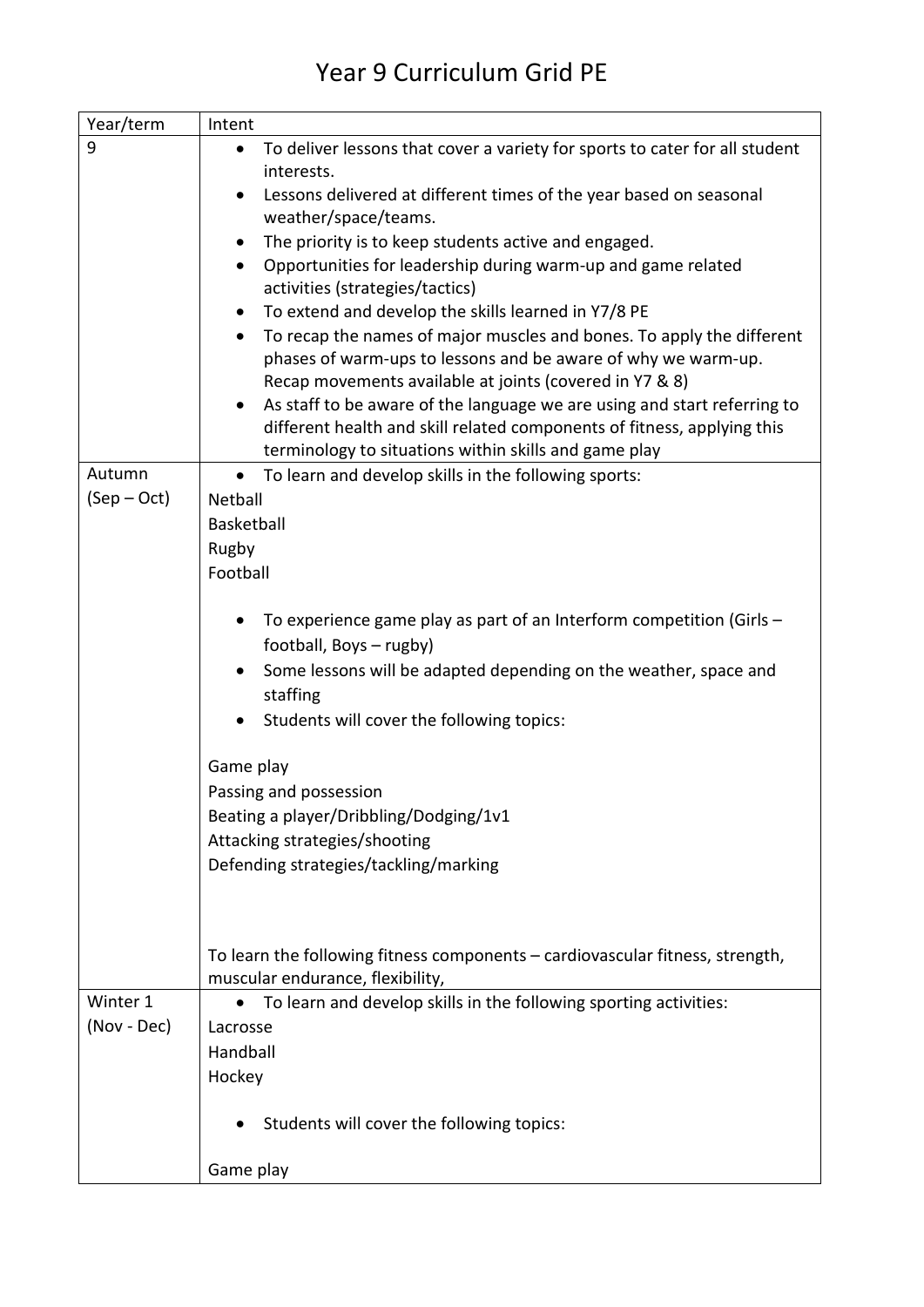## Year 9 Curriculum Grid PE

|                | Passing and possession                                                                                                           |
|----------------|----------------------------------------------------------------------------------------------------------------------------------|
|                | Beating a player/Dribbling/Dodging/1v1                                                                                           |
|                | Attacking strategies/shooting                                                                                                    |
|                | Defending strategies/tackling/marking                                                                                            |
|                |                                                                                                                                  |
|                | Fitness – methods of training, principles of training, designing a fitness<br>programme                                          |
|                | To learn the following fitness components - agility, balance, coordination,<br>reaction time, speed, power (plus the previous 4) |
| Winter 2       | To learn and develop skills in the following sporting activities:                                                                |
| (Jan - Easter) | Football (see above)                                                                                                             |
|                | Table tennis - rules and game play, service and basic shot selection, attacking<br>strategies, defensive strategies              |
|                | Handball (see above)                                                                                                             |
|                | Fitness – methods of training, principles of training, designing a fitness<br>programme                                          |
|                | Gymnastics/Trampolining - flight, locomotion and balance                                                                         |
|                | To experience game play as part of an Interform competition (Girls -<br>netball, Boys - football)                                |
|                | 3 indoor activities (due to the inclement weather at this time of year) to<br>help with engagement and motivation.               |
|                | PSHCE - to cover diet, alcohol and smoking, and first aid                                                                        |
|                | To learn about closed and open skills                                                                                            |
| Summer         | To learn and develop skills in the following sports:<br>$\bullet$                                                                |
| (Easter -      |                                                                                                                                  |
| Summer)        | Tennis - rules and game play, service and basic shot selection, attacking                                                        |
|                | strategies, defensive strategies                                                                                                 |
|                | Rounders - fielding, bowling, batting, gameplay                                                                                  |